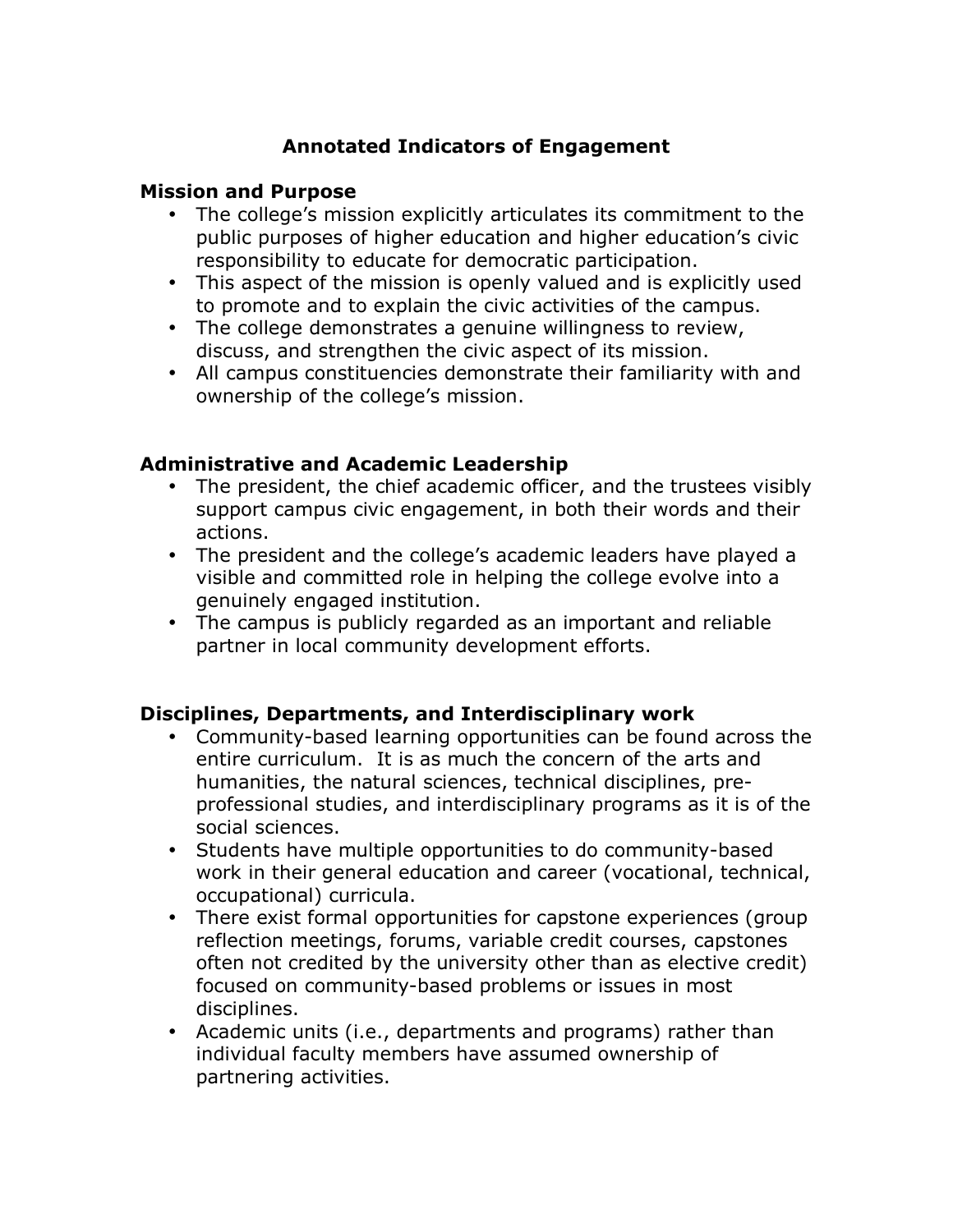• Course-based community initiatives are structured and/or coordinated across disciplines, such as learning communities, cohort and peer approaches, and thematically linked courses across semesters.

### **Pedagogy and Epistemology**

- Community-based work provides an opportunity for students to generate knowledge, develop critical thinking skills, and grapple with the ambiguity of social problems.
- Community knowledge and community expertise are valued as essential to the education of engaged citizens and are incorporated in various ways throughout the curriculum.
- Experiential learning is valued both by faculty and administrators as an academically credible method of creating meaning and understanding.
- High-level administrators include service-learning in their strategic plans for enhanced academic learning.
- Students are formally introduced to the concepts and skills necessary for community-based work early on in their academic careers.

# **Faculty Development**

- The college regularly provides faculty with in-house opportunities to become familiar with teaching methods and practices related to service-learning.
- Mechanisms have been developed to help faculty mentor and support each other in learning to design and implement servicelearning courses.
- To enhance their ability to offer quality service-learning courses, faculty have access to curriculum development grants, reductions in teaching loads, and/or travel grants to attend regional and national conferences focused on engaged work.

# **Faculty Roles and Rewards**

- The college's tenure, promotion, and/or retention guidelines reflect a range of scholarly activities such as those proposed by Ernest Boyer (1990). The scholarships of integration, application, and teaching are as valued as is the scholarship of discovery.
- Faculty data forms, annual reports, and mandatory evaluations all include sections related to civic engagement, professional service, and/or other forms of academically based public work.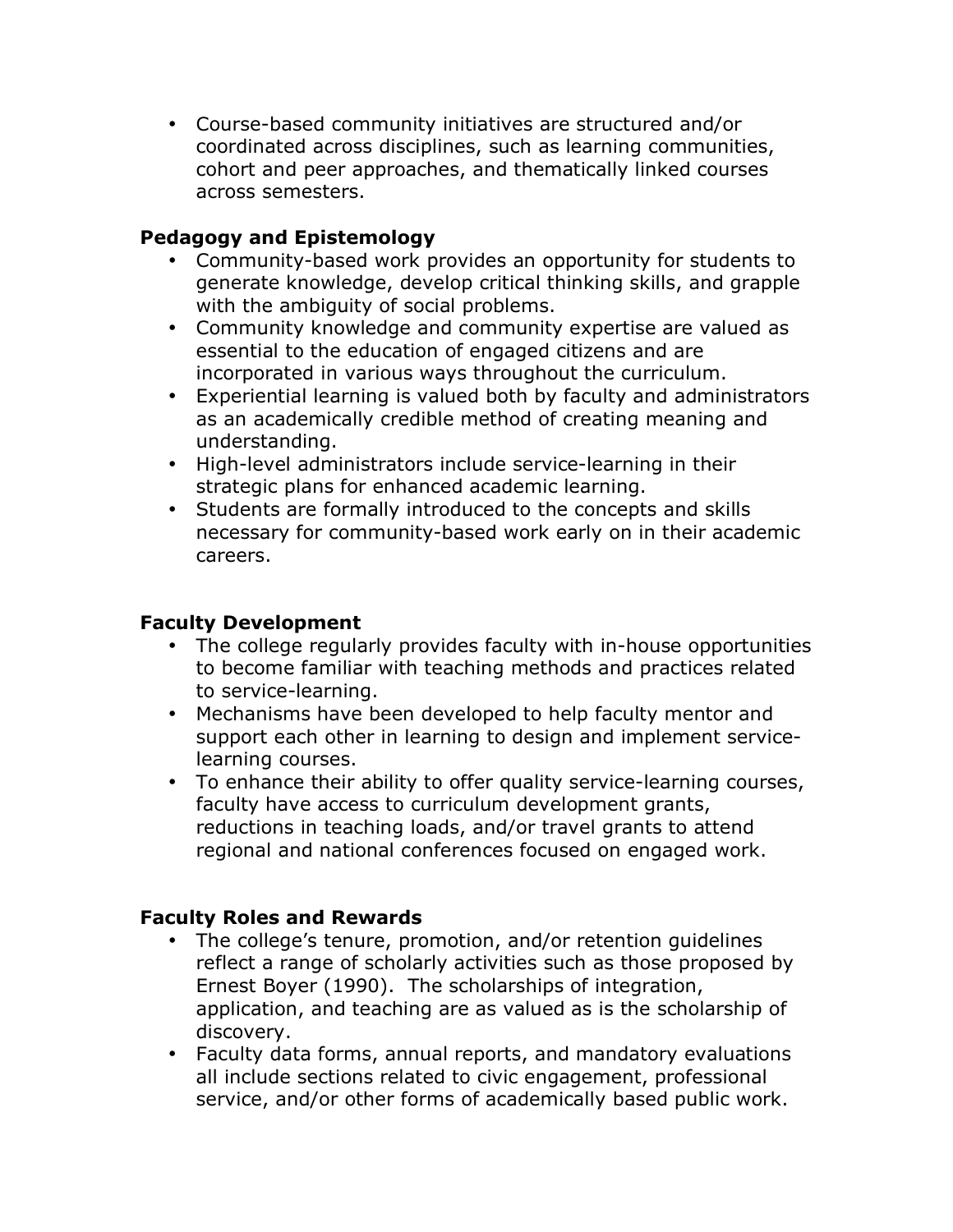• The college explicitly encourages academic departments to include as criteria in their faculty recruiting efforts communitybased interests and experience.

### **Enabling Mechanisms**

- The college maintains a centralized office committed to community-based teaching and learning, and clearly aligned with academic affairs.
- The college has developed a full range of forms and procedures that allow it to organize and document community-based work.
- Faculty and students are kept well informed of the resources available to support community-based work. These resources are effectively included in all faculty and student orientation programs.
- The college recognizes the unusual demands created by work in the community and attempts to provide flexible scheduling options for faculty and students.
- The college recognizes that course content can be delivered in many ways and allows faculty sufficient freedom to utilize community-based strategies
- The college recruits and trains student leaders to work with faculty and community partners.

# **Internal Resource Allocation**

- Adequate funding is provided to support, enhance, and deepen involvement by faculty, students, and staff in community-based work.
- The college regularly draws upon already existing resources to strengthen engagement activities. Such activities are seen as priorities in the allocation of those resources.
- The college provides sufficient long-term staffing for all core partnerships and engagement activities. It also provides adequate office space for that staff to do its work.

# **Community Voice**

- Community partners are deeply and regularly involved in determining their role in and contribution to community-based learning.
- Community partners play a significant role in helping shape institutional involvement in the community.